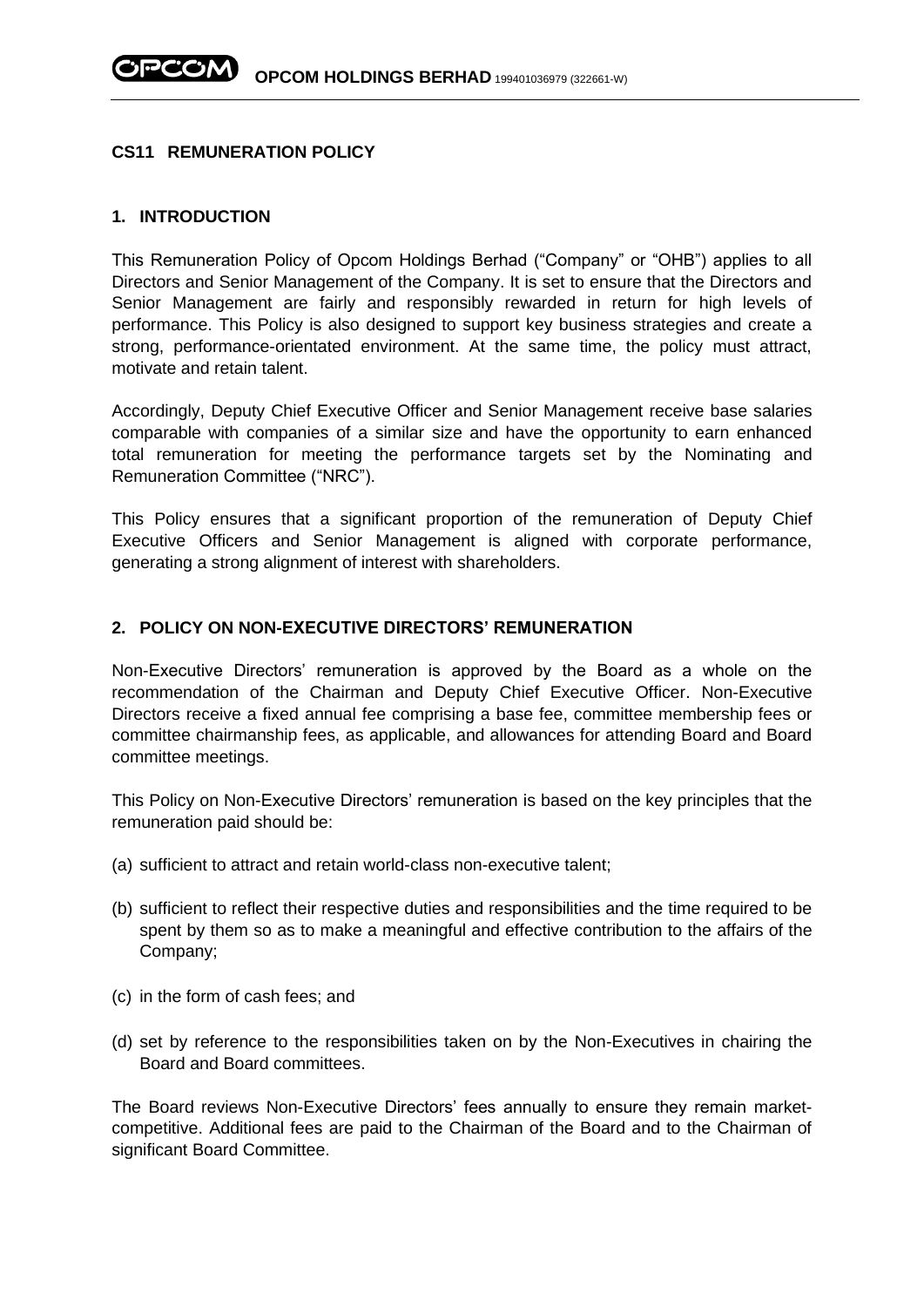# **3. POLICY ON REMUNERATION OF DEPUTY CHIEF EXECUTIVE OFFICER**

### **(a) General**

Remuneration of Deputy Chief Executive Officer is determined by the Board within the framework of this Remuneration Policy. As applicable, the Board considers the recommendations made by the NRC for the purpose of determining the remuneration of Deputy Chief Executive Officer.

The components of remuneration for Deputy Chief Executive Officer comprise base salary, performance-related cash incentive; share options; severance pay and other non-monetary benefits required for the execution of the role of the individual director of the Board.

## **(b) Base salary**

The policy is to pay base salaries to the Deputy Chief Executive Officer at broadly market rates compared with those Executive Directors of companies of a similar size, whilst also taking into account the Deputy Chief Executive Officer personal performance and the performance of the Group.

### **(c) Performance-related cash incentive**

The Company has in place a performance management framework to promote a meritbased organisation where clear targets are annually identified upfront and employees are measured and incentivised at two levels, i.e. based on company-wide key performance indicators performance and individual performance assessment. The goal of the performance related cash incentive portion of the remuneration of the Deputy Chief Executive Officer is to reward the individual's performance with regards to targets set which are also consistent with the long term strategic objectives and economic value creation for the shareholders of the Company and other stakeholders.

Each year, a cash incentive can be earned based on the achievement of specific targets which are normally set against year end results after reviewed by external auditors, taking into account general trends in the general reference market.

The targets will be based on the budget of the Company and the cash incentive for a particular financial year will be paid after approval is granted by the Board. The NRC Committee has the authority to adjust any cash incentive pay-out if exceptional circumstances have arisen during the performance period.

#### **(d) Share options**

Should the Company decide to proceed with the share options, the following procedure shall apply after the relevant scheme is approved by shareholders of the Company.

The number and terms of share options granted to Deputy Chief Executive Officer will be recommended by the Option Committee to the NRC. The NRC will review and put their recommendation to the Board for approval. The Board will decide on the number of share options and the terms of the grant after taking into consideration of the recommendation of the NRC, market levels and company-specific circumstances.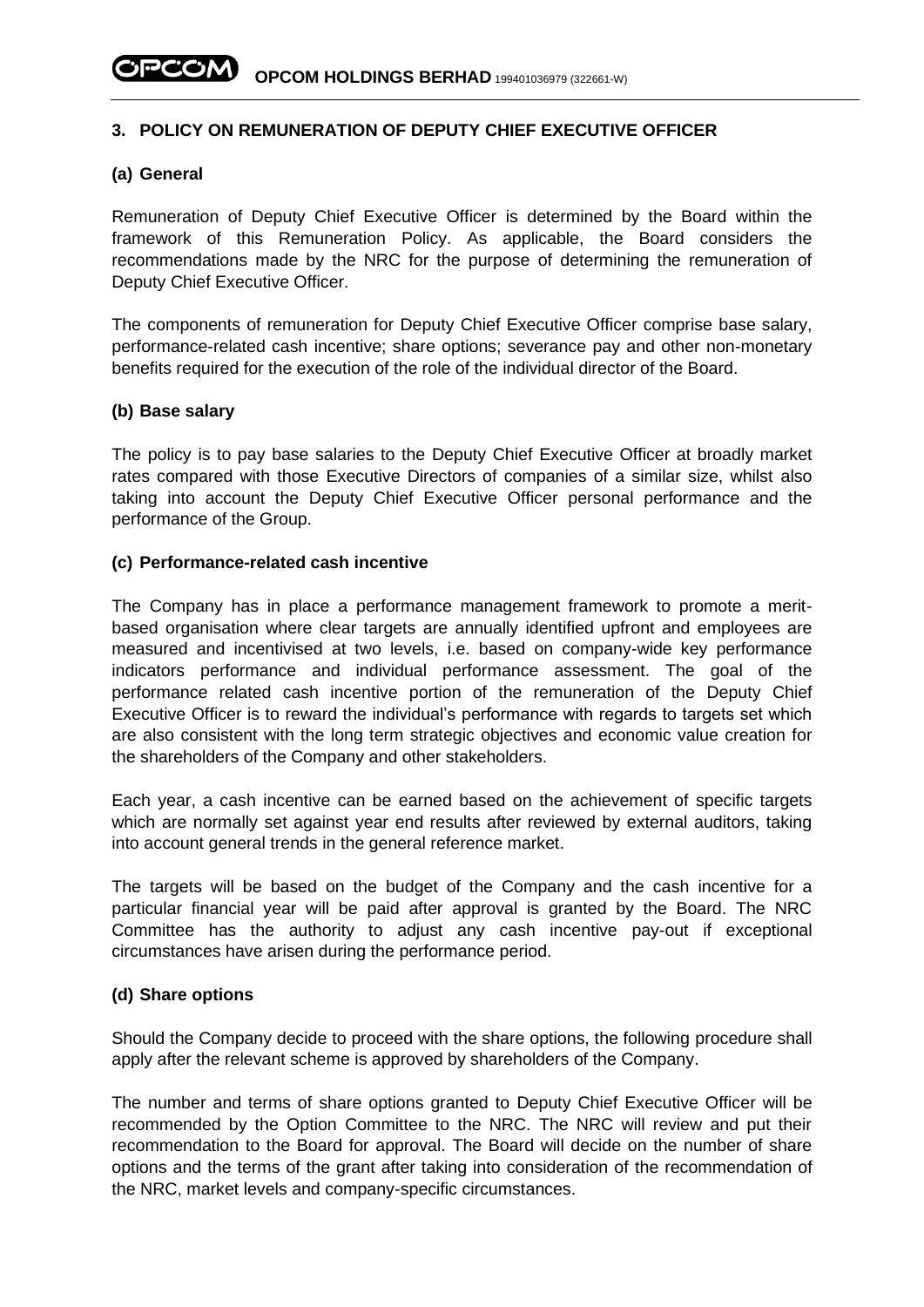Unless the Board determines that there are specific circumstances that warrant a deviation from this principle, the exercise price of the share options will be equal to no more than 10% discount to the fair market value of the Company's listed shares at the date the Board, upon recommendations made by the Option Committee and the review of the NRC, decides to grant the share options.

# **(e) Restricted stock**

The Restricted stock, when implemented, would be allocated and granted to the Deputy Chief Executive Officer. The number and terms of Restricted Stock granted to the Deputy Chief Executive Officer will be determined by the Board upon recommendation made by the NRC.

# **(f) Non-monetary benefit**

Additional benefits provided to the Deputy Chief Executive Officer, such as medical insurance, accident insurance, disability benefits and company car arrangements, will be in line with those for the market reference group for the Company. No personal loans to any director of the Board are permitted.

# **4. POLICY ON REMUNERATION OF SENIOR MANAGEMENT**

# **(a) General**

Remuneration of each employee under the category of Senior Management is determined by the Board within the framework of this Remuneration Policy. As applicable, the Board considers the recommendations made by the NRC for the purpose of determining the remuneration of an employee of the Senior Management. Senior Management of the Company consists of the Company's Chief Operating Officer, Chief Financial Officer and Plant Manager.

The components of remuneration for Senior Management comprise base salary, performance-related cash incentive; share options; severance pay and other non-monetary benefits required for the execution of their role.

## **(b) Base salary**

The policy is to pay base salaries to the Senior Management at broadly market rates compared with those Senior Management of companies of a similar size, whilst also taking into account the individual Senior Management employee's personal performance and the performance of the Group.

## **(c) Performance-related cash incentive**

The Company has in place a performance management framework to promote a meritbased organisation where clear targets are annually identified upfront and employees are measured and incentivised at two levels, i.e. based on company-wide key performance indicators performance and individual performance assessment. The goal of the performance related cash incentive portion of the remuneration of the Senior Management is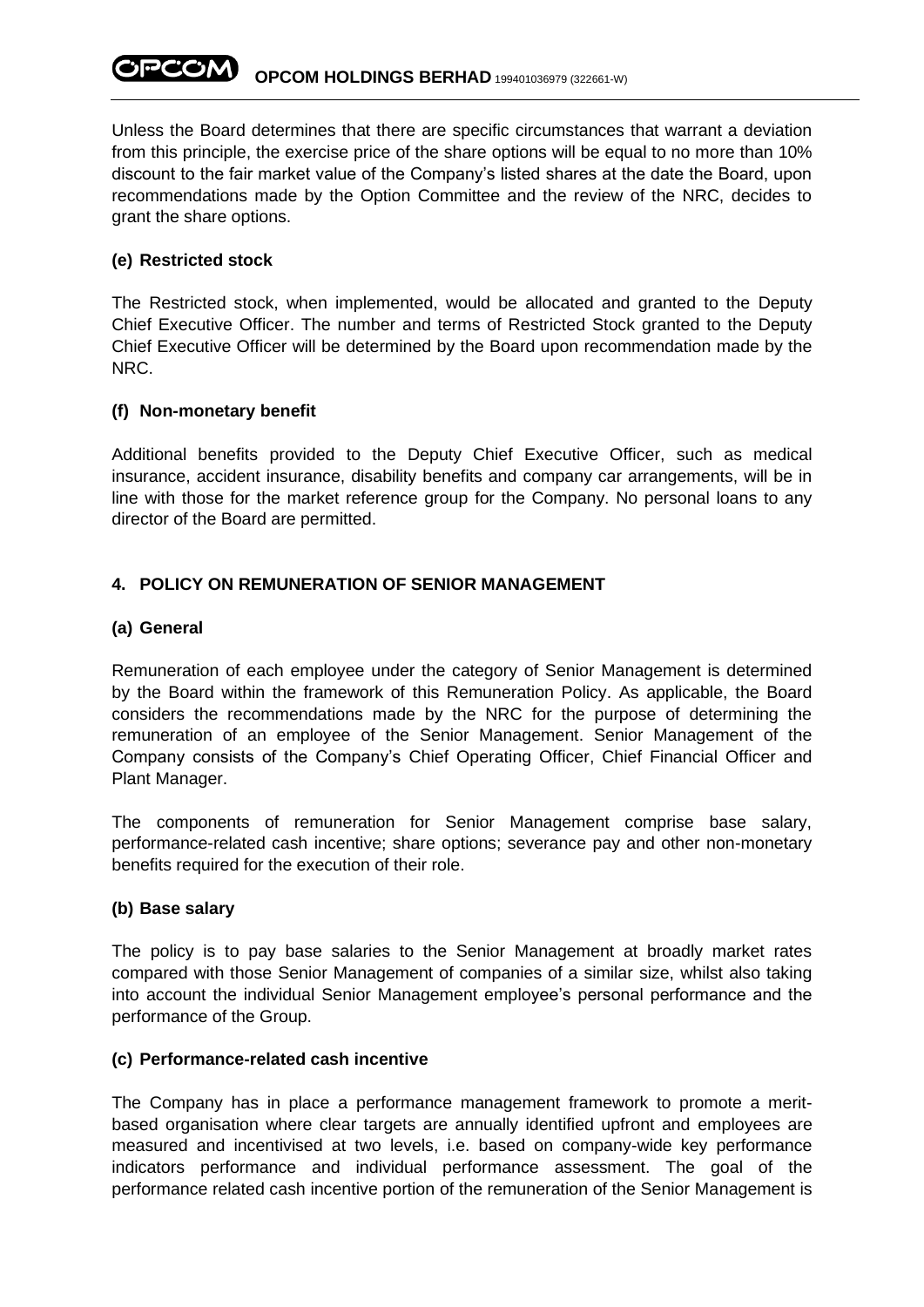to reward the individual's performance with regard to targets set which are also consistent with the long term strategic objectives of the Company.

Each year, a cash incentive can be earned based on the achievement of specific targets which are normally set against year end results after reviewed by external auditors, taking into account general trends in the general reference market.

The targets will be based on the budget of the Company and the cash incentive for a particular financial year will be paid after approval is granted by the Board. The NRC has the authority to adjust any cash incentive pay-out if exceptional circumstances have arisen during the performance period.

## **(d) Share options**

Should the Company decide to proceed with the share options, the following procedure shall apply after the relevant scheme is approved by the shareholders of the Company.

The number and terms of share options granted to Senior Management will be recommended by the Option Committee to the NRC. The NRC will review and put their recommendation to the Board for approval. The Board will decide on the number of share options and the terms of the grant after taking into consideration of the recommendation of the NRC, market levels and company-specific circumstances.

Unless the Board determines that there are specific circumstances that warrant a deviation from this principle, the exercise price of the share options will be equal to no more than 10% discount to the fair market value of the Company's listed shares at the date the Board, upon recommendations made by the Option Committee and the review of the NRC, decides to grant the share options.

## **(e) Restricted stock**

The Restricted stock, when implemented, would be allocated and granted to selected Senior Management. The number and terms of Restricted Stock granted to the Senior Management will be determined by the Board upon recommendation made by the NRC.

## **(e) Non-monetary benefit**

Additional benefits provided to the Senior Management, such as medical insurance, accident insurance, disability benefits and company car arrangements, will be in line with those for the market reference group for the Company.

## **5. POLICY ON SERVICE CONTRACT**

In relation to contracts with Deputy Chief Executive Officer, the NRC aims to set contract period at three (3) years. The NRC shall review the contracts of Deputy Chief Executive Officer and Senior Management based on the terms of their respective contract to ensure they are in line with policy and market practice.

Both Executive and Non-Executive Directors are subject to election by shareholders at the first  $(1<sup>st</sup>)$  annual general meeting following their appointment and thereafter they are subject to re-election at least once every three (3) years. The office of a Non-Executive Director may